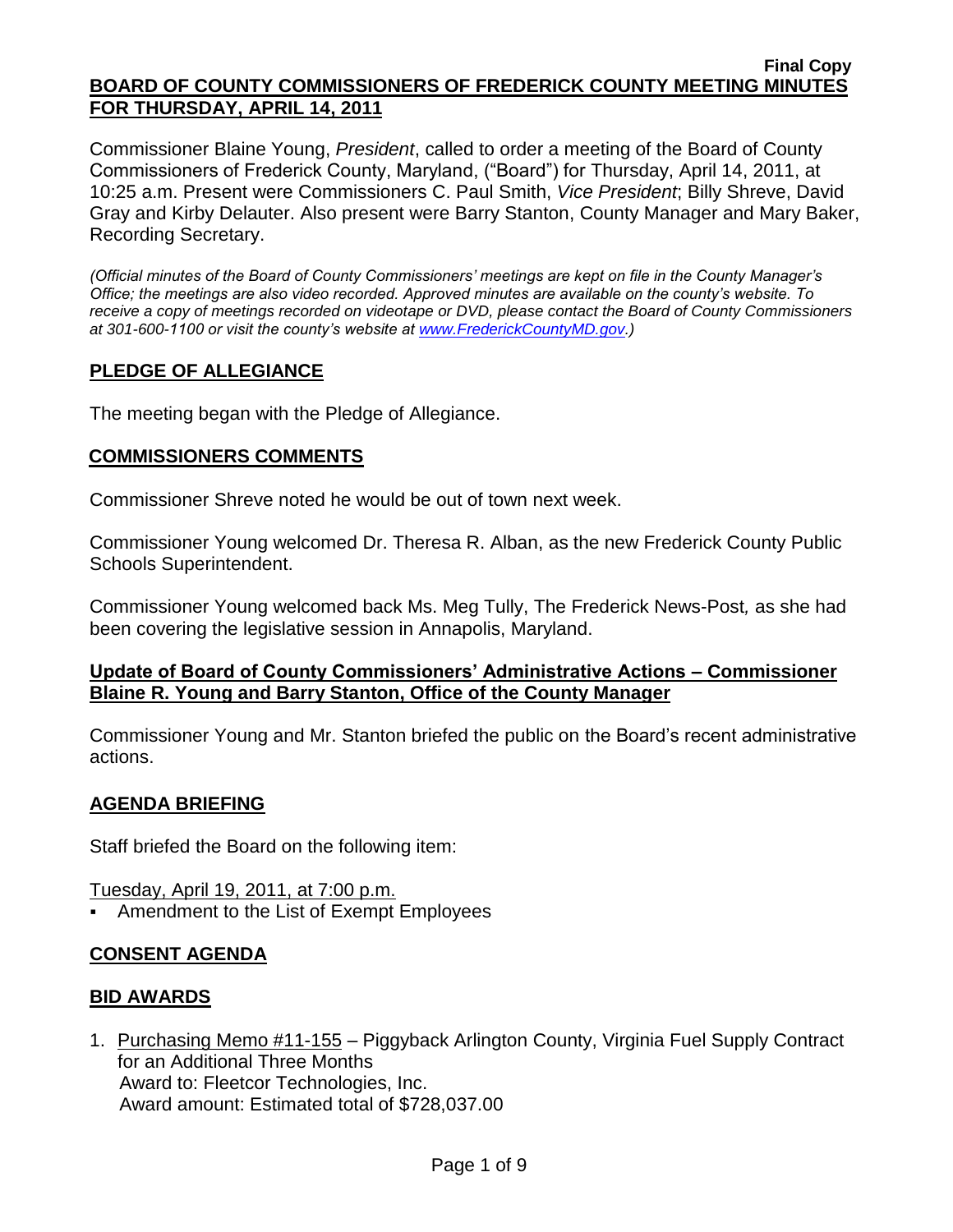- 2. Purchasing Memo #11-156 Bid #11-CP-70, Purchase of Forest Resource Ordinance Banking Credits From: Joseph Skoczelak, \$20,299.50; Joseph Skoczelak, \$44,154.60; Bert Newcomer, \$18,315.30 Total amount: \$82,769.40
- 3. Purchasing Memo #11-157 Bid #11-CP-69, Miscellaneous Painting Award to: Titan Industrial Services, Inc. Award amount: \$110,000.00

# **CHANGE ORDERS**

- 1. New Design Water Treatment Plant, Contract No.26G-W, Construction Change Order No.74 - Kevin Demosky, Utilities and Solid Waste Management Division
- 2. New Design Water Treatment Plant, Contract No.26G-W, Construction Change Order No.80 - Kevin Demosky, Utilities and Solid Waste Management Division

## **GRANT**

1. Governor's Office of Crime Control & Prevention - FFY 2012 Sex Offender Compliance & Enforcement In MD Grant - Marty Gallagher, Sheriff's Office

#### **MISCELLANEOUS**

1. Installment Purchase Program (IPP) - Barton Request for an Unrestricted Lot - Anne Bradley, Community Development Division

Commissioner Shreve inquired about Purchasing Memo #11-156. Mr. Bruce Johnson, Finance Division, addressed Commissioner Shreve's question.

Commissioner Shreve inquired about the IPP item. Ms. Anne Bradley, Community Development Division, addressed Commissioner Shreve's question.

Commissioner Smith moved approval of the consent agenda as presented. Commissioner Shreve seconded the motion that passed 5-0.

#### **WORKSESSION**

#### **Sexual Assault Awareness Month Proclamation**

Commissioner Young presented the proclamation.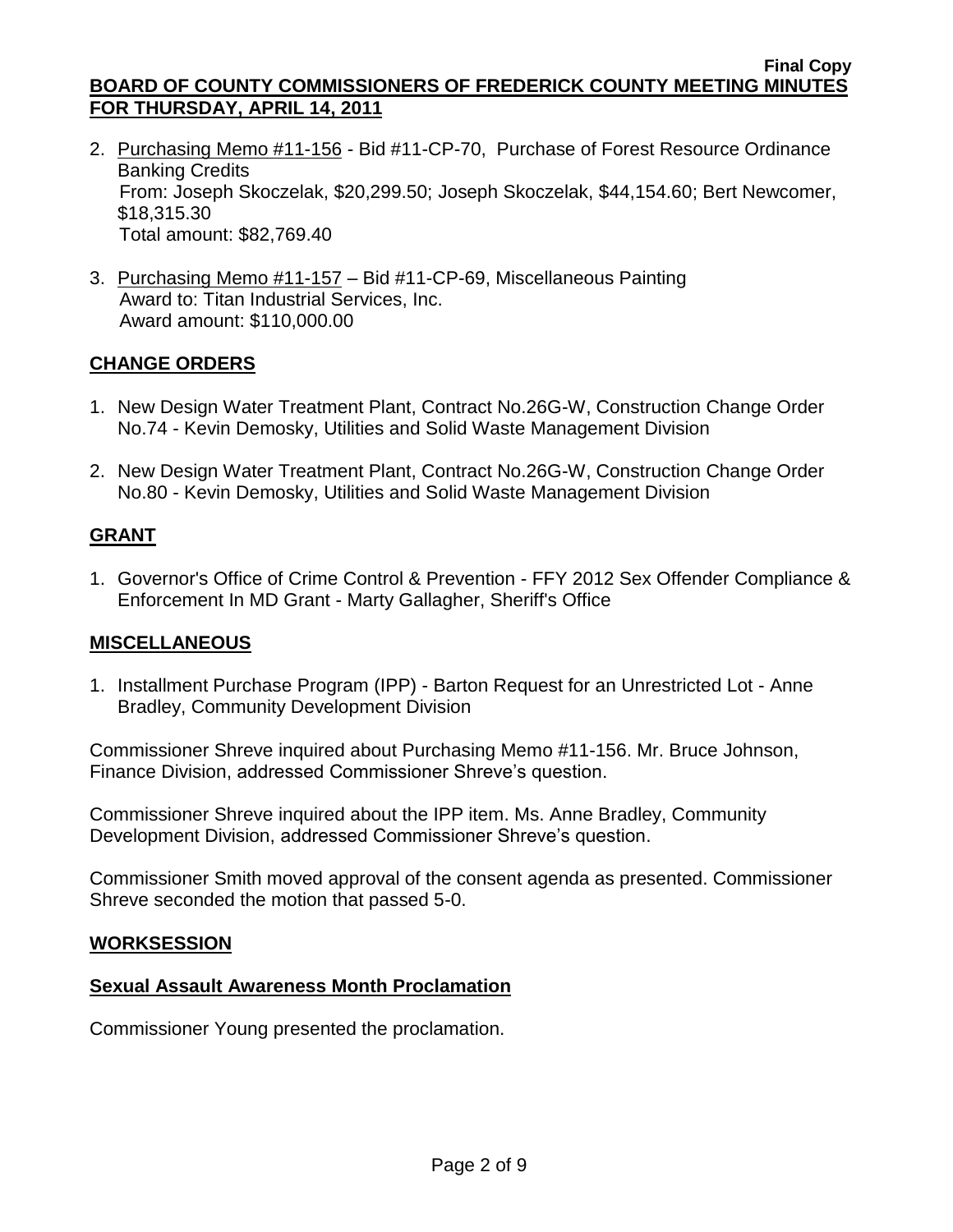## **ADMINISTRATIVE BUSINESS**

## **Approval of Board of County Commissioners' Meeting Minutes**

The following set of minutes were approved by unanimous consent:

- Thursday, March 24, 2011
- Thursday, March 24, 2011 Closed Session  $\blacklozenge$
- $\ddot{\bullet}$ Thursday, March 31, 2011
- Thursday, March 31, 2011 Closed Session  $\ddot{\bullet}$
- Tuesday, April 5, 2011 Evening

## **Frederick Memorial Hospital Clinical Training Agreement - Rick Himes, Fire and Rescue Services Division**

Mr. Himes presented the proposed agreement.

Commissioner Shreve moved approval of the training agreement as presented. Commissioner Delauter seconded the motion that passed 5-0.

# **Legislative Issues - John Mathias, Office of the County Attorney and Ragen Cherney, Office of the County Manager**

Mr. Mathias and Mr. Cherney presented the legislative updates.

The Board requested the proposed bill regarding inmate fees come back before the Board in August with language modification and for possible inclusion in the 2012 legislative packet.

No action was taken by the Board.

#### **WORKSESSION**

# **UpCounty Family Partnership Family Support Center Grant Loss – Margaret Nusbaum, Citizens Services Division**

Ms. Nusbaum presented information regarding the grant loss.

Public comment was taken from:

Tina (Last name was inaudible)

Commissioner Young moved to direct the closure of the UpCounty Family Partnership Family Support Center noting the final service date would be May 31, 2011; direct staff to work with the Town of Emmitsburg to address the closing and assets disposition; direct staff to implement a transportation plan to current families being serviced by the center, noting services will depend on United Way funding; direct staff to make appropriate notifications to UpCounty collaborators; establish a transition team including Assistant County Manager Dave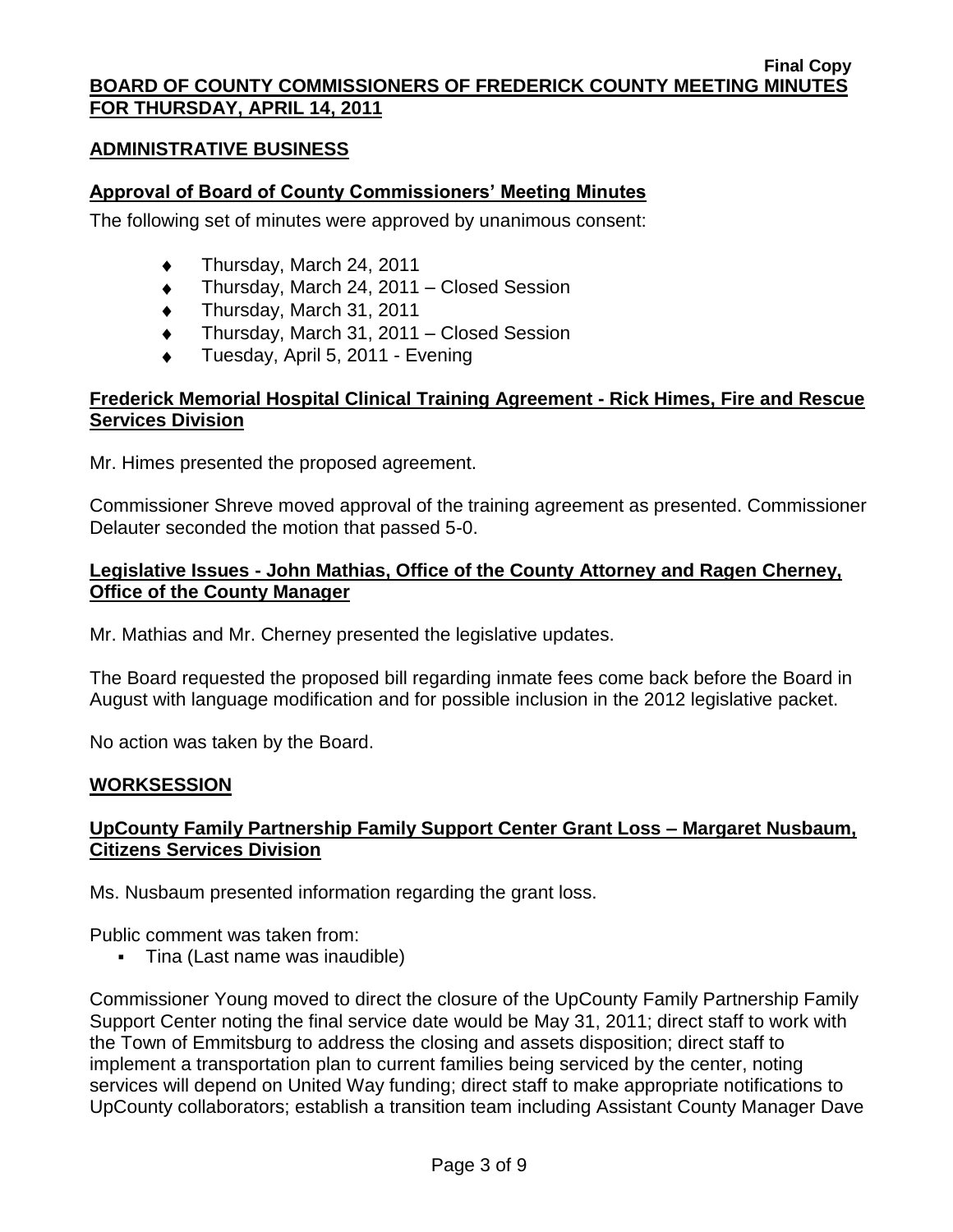#### **Final Copy BOARD OF COUNTY COMMISSIONERS OF FREDERICK COUNTY MEETING MINUTES FOR THURSDAY, APRIL 14, 2011**

Dunn; Human Resources Division Director Mitch Hose; Budget Officer Mike Gastley; County Attorney John Mathias; Management Services Division Director Austin Abraham; Citizens Services Division Director Margaret Nusbaum; and Family Partnership Director Shelly Toms; take any personnel actions as required; and direct the center not to take on any new participants. Commissioner Smith seconded the motion that passed 5-0.

## **Appointments to Boards, Commissions, Committees – Joyce Grossnickle, Office of the County Manager**

## Frederick Community Action Agency (FCAA) Board of Directors

Ms. Grossnickle presented a request from Mr. Mike Spurrier, Director, FCAA, to have the Board officially approve Commissioner Smith as the county representative to the FCAA Board of Directors.

There was no public comment.

Commissioner Gray moved to appoint Commissioner Smith to the FCAA Board of Directors as presented. Commissioner Shreve seconded the motion that passed 5-0.

#### Mental Health Advisory Committee

Ms. Grossnickle presented the request for appointment.

There was no public comment.

Commissioner Gray moved to appoint Mr. David Pearce to fill the vacant general public category for a term to expire June 30, 2011; and for a full three-year term to take effect July 1, 2011 and expire June 30, 2014. Commissioner Smith seconded the motion that passed 5-0.

The Board requested a formal policy/procedure outlining removals and other actions regarding Boards and Commissions.

## **COMMISSIONERS COMMENTS**

Commissioner Delauter wished to reiterate his position that the special Charter Board election would be a waste of taxpayer's money.

Commissioner Young noted that on Tuesday, April 19 the trial for one of his cab company employees would begin so he may not be in attendance during next week's Board meetings.

Commissioner Young commented on the budget criticism the Board has received, noting the Board's intent was to get the county's finances in order.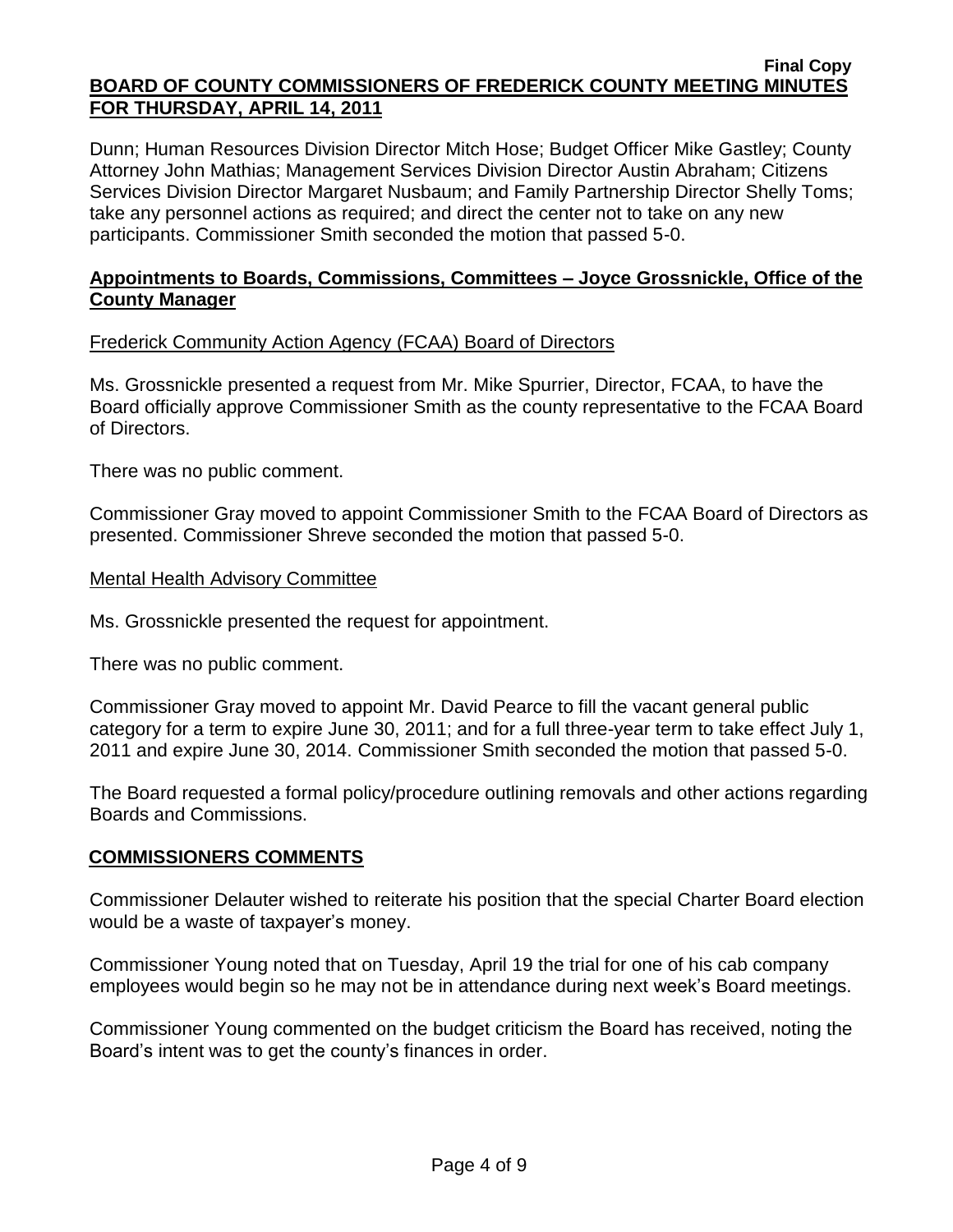# **PUBLIC COMMENTS (3 MINUTE PRESENTATION)**

Claire Kondig

# **QUESTIONS – PRESS**

Meg Tully, The Frederick News-Post

# **CLOSED SESSION**

Commissioner Smith moved to proceed into closed session in accordance with Maryland Annotated Code State Government Article § 10-508(a) (7) To consult with counsel to obtain legal advice on a legal matter; and (8) To consult with staff, consultants, or other individuals about pending or potential litigation; and (1) To discuss: (i) The appointment, employment, assignment, promotion, discipline, demotion, compensation, removal, resignation, or performance evaluation of appointees, employees, or officials over whom it has jurisdiction; or (ii) Any other personnel matter that affects one or more specific individuals. Commissioner Shreve seconded the motion that passed 5-0.

# **ADJOURN**

The meeting adjourned at 12:00 p.m.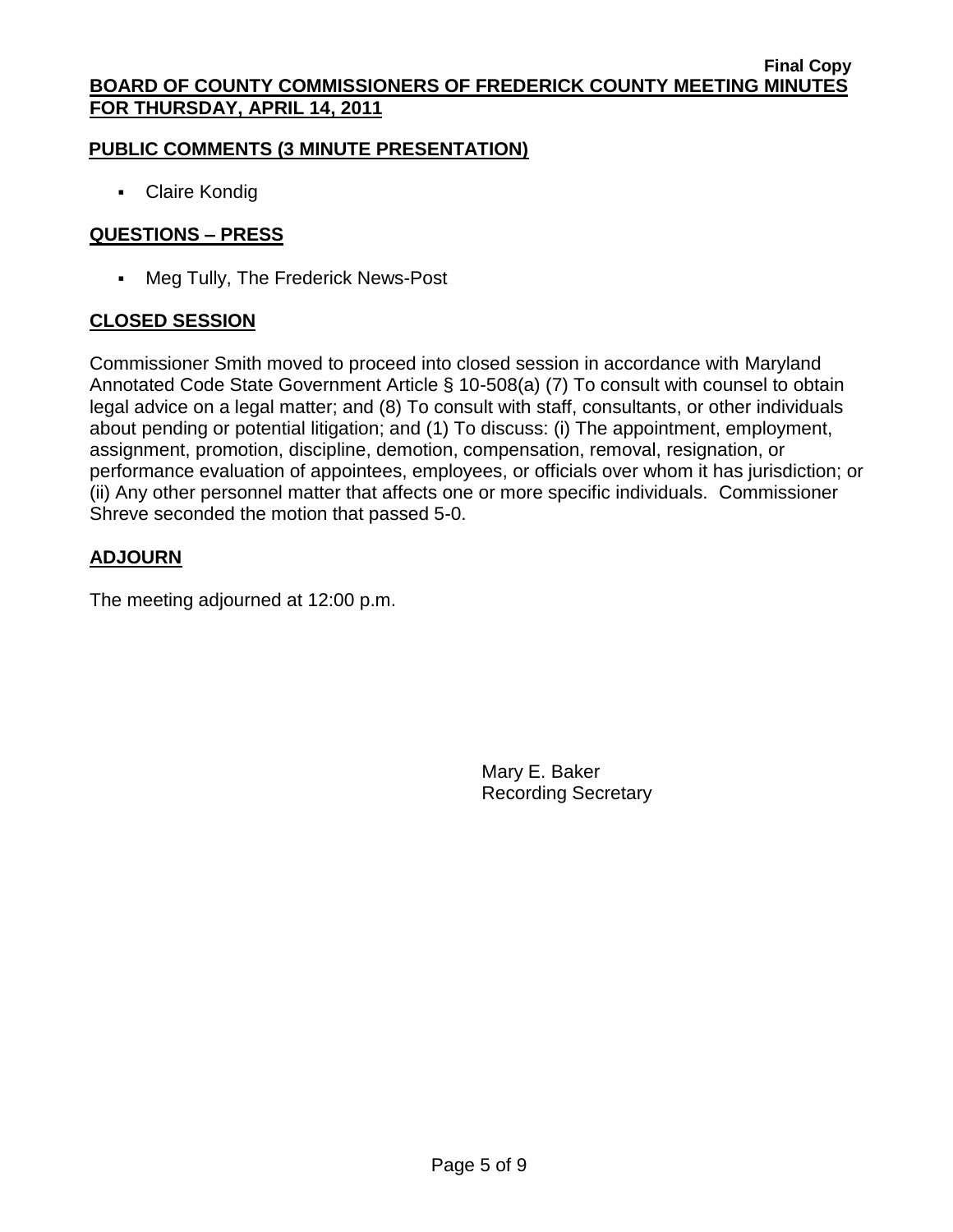# **FORM OF STATEMENT FOR CLOSING THE MEETING OF THURSDAY, APRIL 14, 2011**

# **STATUTORY AUTHORITY TO CLOSE SESSION**

# **State Government Article §10-508(a):**

(1) To discuss: (i) The appointment, employment, assignment, promotion, discipline, demotion, compensation, removal, resignation, or performance evaluation of appointees, employees, or officials over whom it has jurisdiction; or (ii) Any other personnel matter that affects one or more specific individuals.

# **Motion:**

Commissioner Smith moved to proceed into closed session in accordance with Maryland Annotated Code State Government Article § 10-508(a) (7) To consult with counsel to obtain legal advice on a legal matter; and (8) To consult with staff, consultants, or other individuals about pending or potential litigation; and (1) To discuss: (i) The appointment, employment, assignment, promotion, discipline, demotion, compensation, removal, resignation, or performance evaluation of appointees, employees, or officials over whom it has jurisdiction; or (ii) Any other personnel matter that affects one or more specific individuals. Commissioner Shreve seconded the motion that passed 5-0.

## **Time and Location:**

12:00 p.m. – Third Floor Meeting Room, Winchester Hall

# **Topic to be Discussed:**

To consider a personnel appeal filed by an individual county employee.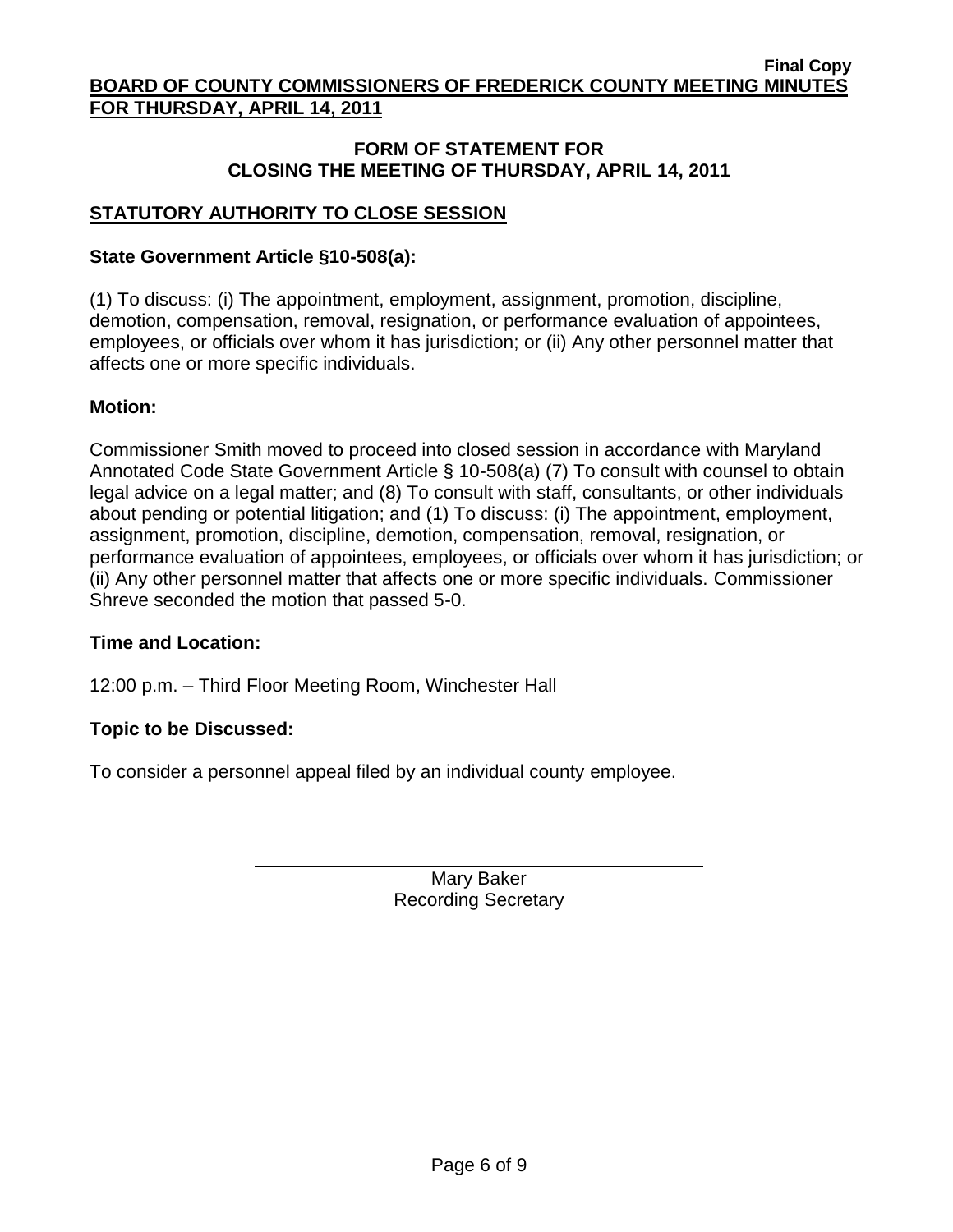## **FORM OF STATEMENT FOR CLOSING THE MEETING OF THURSDAY, APRIL 14, 2011**

# **STATUTORY AUTHORITY TO CLOSE SESSION**

## **State Government Article §10-508(a):**

(7) To consult with counsel to obtain legal advice on a legal matter; and

(8) To consult with staff, consultants, or other individuals about pending or potential litigation.

## **Motion:**

Commissioner Smith moved to proceed into closed session in accordance with Maryland Annotated Code State Government Article § 10-508(a) (7) To consult with counsel to obtain legal advice on a legal matter; and (8) To consult with staff, consultants, or other individuals about pending or potential litigation; and (1) To discuss: (i) The appointment, employment, assignment, promotion, discipline, demotion, compensation, removal, resignation, or performance evaluation of appointees, employees, or officials over whom it has jurisdiction; or (ii) Any other personnel matter that affects one or more specific individuals. Commissioner Shreve seconded the motion that passed 5-0.

# **Time and Location:**

12:00 p.m. – Third Floor Meeting Room, Winchester Hall

## **Topic to be Discussed:**

To discuss with the county's attorneys and staff the legal ramifications of certain land use proceedings and decisions.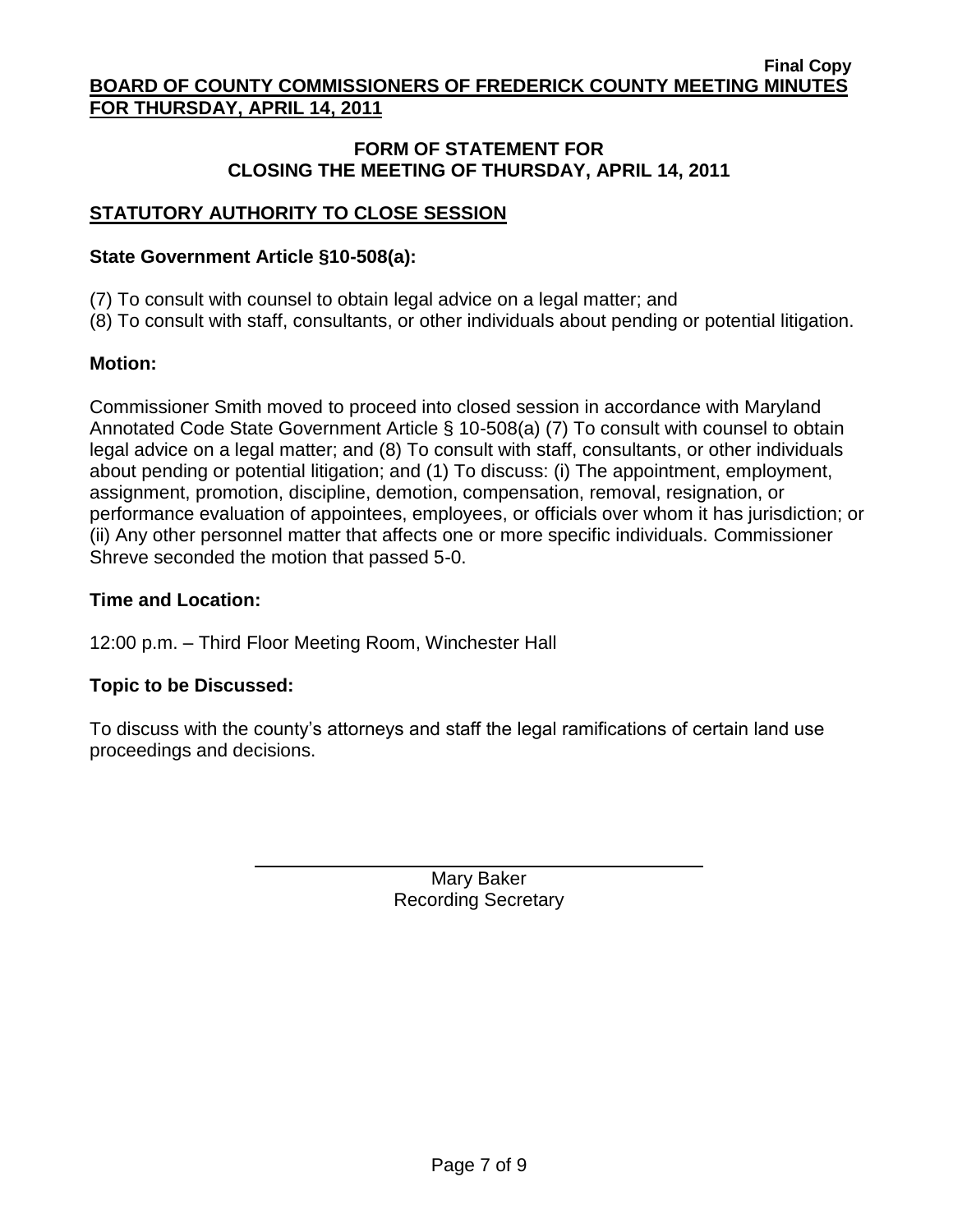# **FORM OF STATEMENT FOR MINUTES OF NEXT OPEN MEETING ON TUESDAY, APRIL 19, 2011, FOLLOWING THE CLOSED MEETING OF THURSDAY, APRIL 14, 2011**

# **STATUTORY AUTHORITY TO CLOSE SESSION**

## **State Government Article §10-508(a):**

(1) To discuss: (i) The appointment, employment, assignment, promotion, discipline, demotion, compensation, removal, resignation, or performance evaluation of appointees, employees, or officials over whom it has jurisdiction; or (ii) Any other personnel matter that affects one or more specific individuals.

## **Motion:**

Commissioner Smith moved to proceed into closed session in accordance with Maryland Annotated Code State Government Article § 10-508(a) (7) To consult with counsel to obtain legal advice on a legal matter; and (8) To consult with staff, consultants, or other individuals about pending or potential litigation; and (1) To discuss: (i) The appointment, employment, assignment, promotion, discipline, demotion, compensation, removal, resignation, or performance evaluation of appointees, employees, or officials over whom it has jurisdiction; or (ii) Any other personnel matter that affects one or more specific individuals. Commissioner Shreve seconded the motion that passed 5-0.

## **Time and Location:**

12:00 p.m. – Third Floor Meeting Room, Winchester Hall

## **Others in attendance:**

B. Stanton, J. Mathias, M. Chomel, M. Baker

# **Topic Discussed:**

To consider a personnel appeal filed by an individual county employee.

## **Action Taken:**

The Board provided direction to staff.